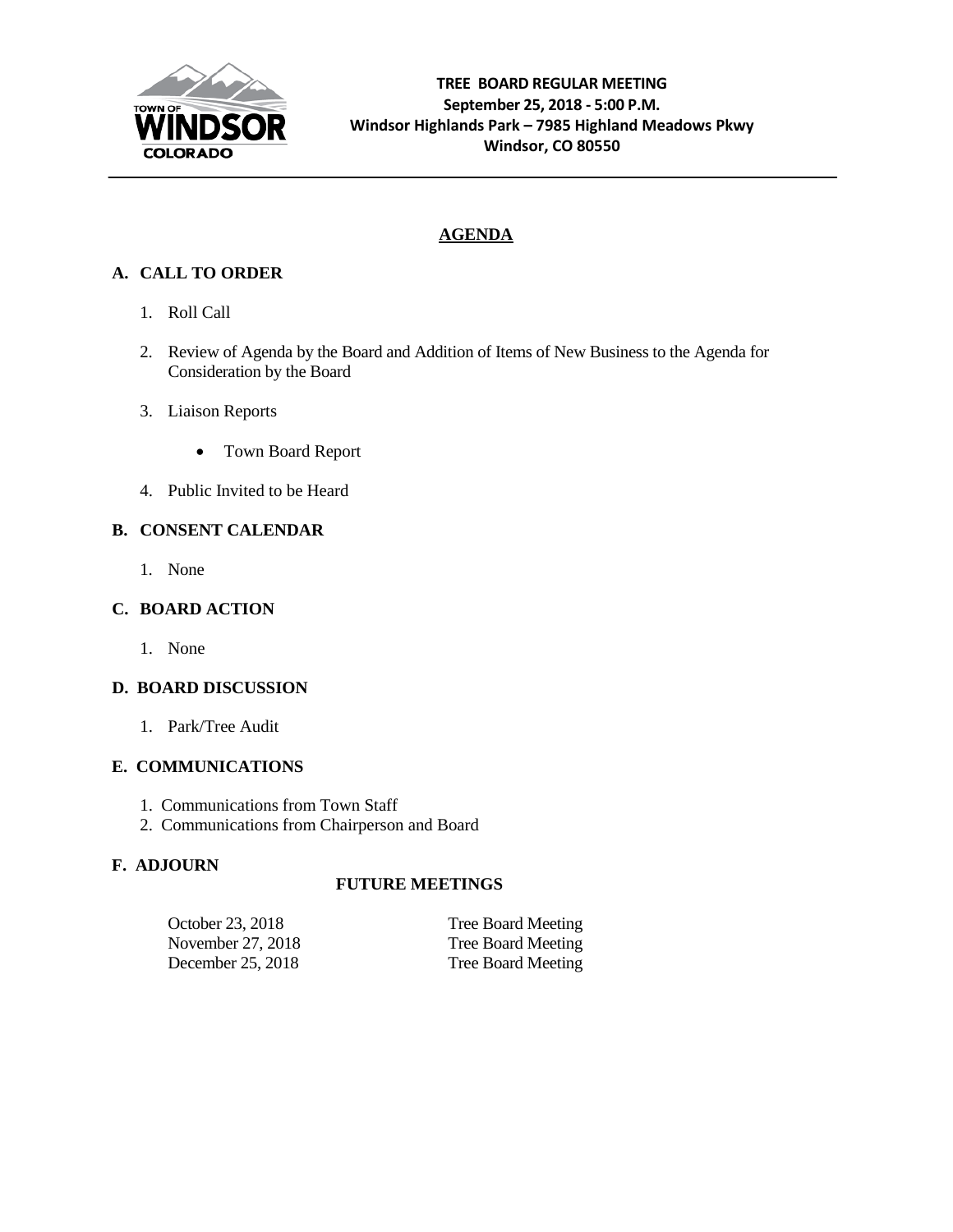

# **M E M O R A N D U M**

**Date:** September 25, 2018 **To:** Tree Board **From:** Ken Kawamura, Town Forester **Re:** Windsor Highlands Park Tree Audit **Item #:** D.1.

## **Background / Discussion:**

One of the goals established for the Tree Board for 2018 is to audit 2 parks throughout the year. Main Park was audited in March 2018 and Windsor Highlands Park is second of two and will complete this goal. We will walk the site and look at diversity, condition and available planting sites. Dedicated in October 2005, Windsor Highlands is the first park to be established in the west side of town and is very popular neighborhood park.

## **Financial Impact:**

None

# **Recommendation:**

The goal of the audit is to ensure the sustainability of the trees and park for future generations.

#### **Attachments:**

None